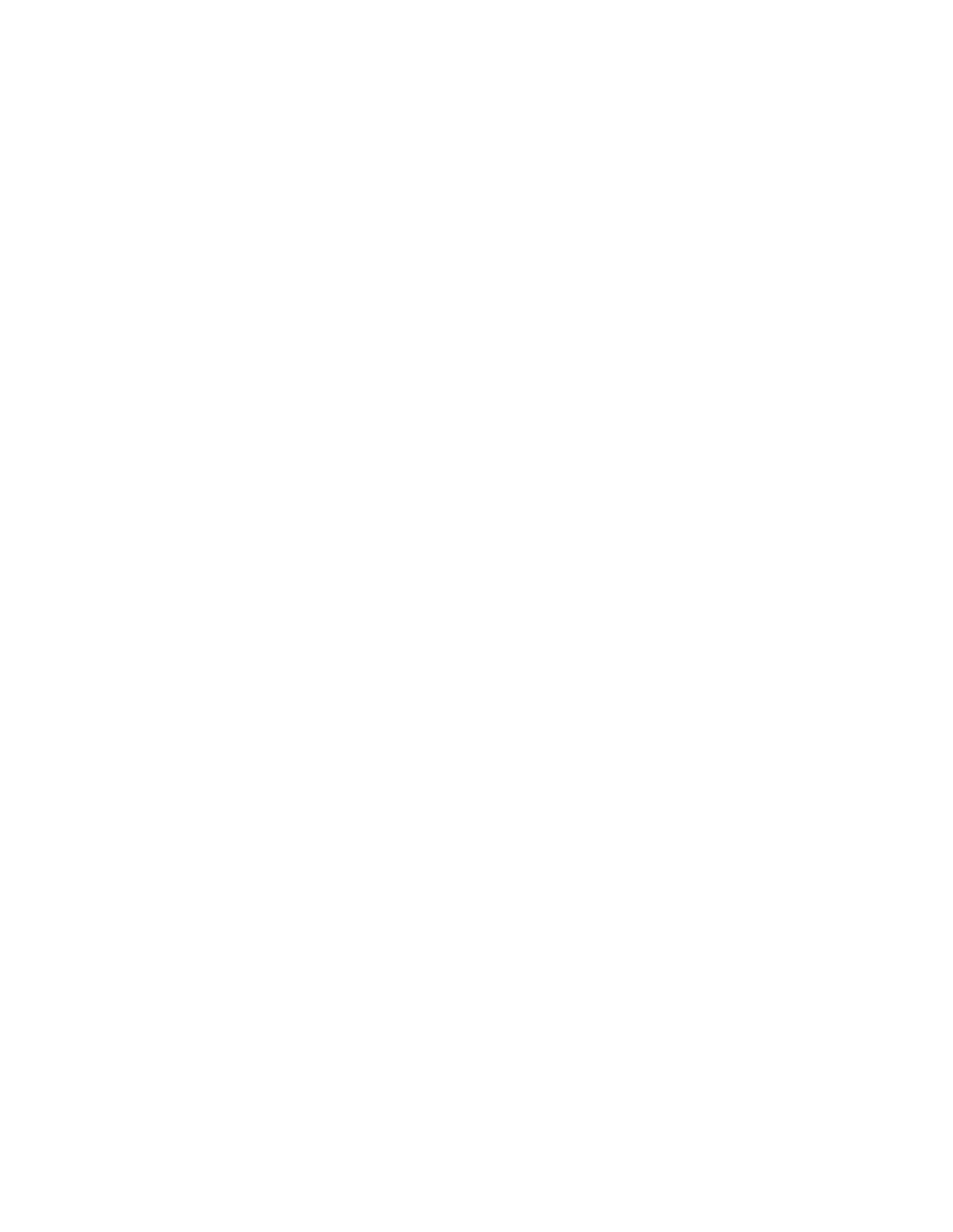

# **COMMUNICATIONS TOWER AND ANTENNA POLICY**

|            | <b>Category:</b> Physical Development                    | Date Approved     |
|------------|----------------------------------------------------------|-------------------|
| Reference: |                                                          | Date Published    |
|            | <b>Responsible Office:</b> Seychelles Planning Authority | Date Last Revised |

# **TABLE OF CONTENTS**

|    | 1. CITATION AND COMMENCEMENT           | $\mathbf{1}$   |
|----|----------------------------------------|----------------|
| 2. | <b>DEFINITIONS AND INTERPRETATION</b>  | $\mathbf{1}$   |
| 3. | <b>BACKGROUND</b>                      | $\mathbf{2}$   |
| 4. | <b>OBJECTIVES</b>                      | $\mathbf{2}$   |
| 5. | <b>LEGAL EFFECT</b>                    | 3              |
| 6. | <b>APPLICABILITY AND SCOPE</b>         | 3              |
|    | 7. GENERAL GUIDELINES AND REQUIREMENTS | 3              |
| 8. | <b>POLICY GUIDELINES</b>               | $\overline{7}$ |
| 9. | <b>REPEAL</b>                          | 11             |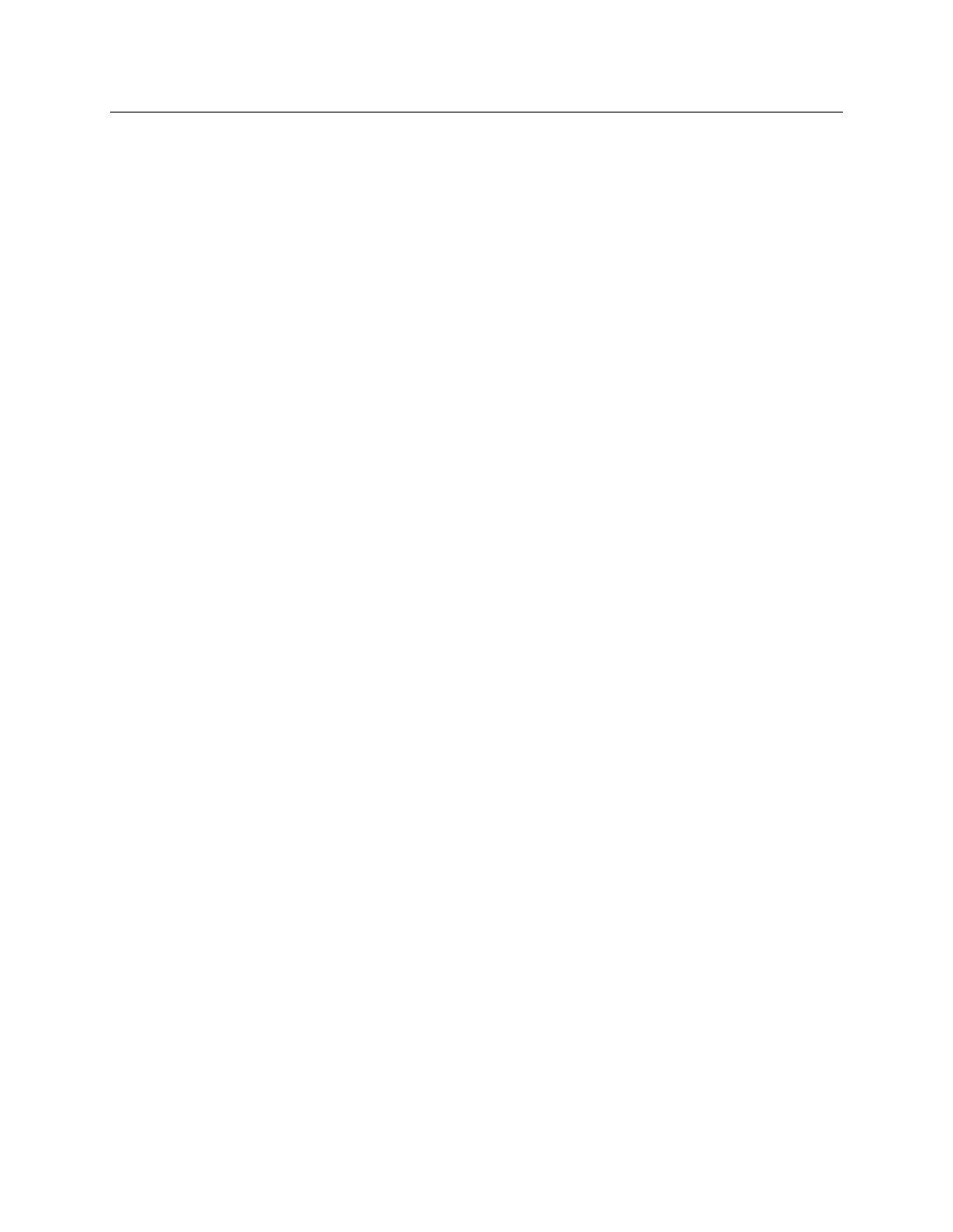# <span id="page-4-0"></span>**1. CITATION AND COMMENCEMENT**

These policy guidelines shall be cited as the Communications Tower and Antenna Policy (Policy Guidelines) made under the Town and Country Planning Act, 1972 (as amended) and shall come into force on the …………… 2018.

# <span id="page-4-1"></span>**2. DEFINITIONS AND INTERPRETATION**

In this document, the terms shall have the same meaning as in the Licences Act, 2010; Broadcasting and Telecommunication Act, 2000; Civil Aviation Act, 2005; Town and Country Planning Act, 1972; Local Government Act, 2015 unless the context requires otherwise.

**"Active Infrastructure Sharing"** means the sharing of electronic infrastructure elements including, but not limited to, antennas, backbone transmission network, Base transceiver station (BTS), Base Station Controller (BSC), bit stream, databases, Radio Access Network (RAN), Radio Network Controller (RNC), feeder cables, microwave radio equipment, Mobile Switching Centre (MSC), registers, spectrum, optical fibre and wired access;

**"Antenna"** means any apparatus that is designed and used for radio communications in sending and / or receiving of signals by electromagnetic waves;

**"Co-location"** means the provision of physical space and communications facilities necessary to reasonably accommodate and connect the relevant equipment of a requesting operator;

**"Communications facilities"** means passive and active infrastructure used for the operation of communications network;

**"Operator"** means any person to whom a licence has been granted under the Licences Act, 2010 to construct, deploy, maintain, own and operate a communications network or to offer or provide or authorised to provide a telecommunications service or broadcasting service;

**"Passive Infrastructure Sharing"** means the sharing of non-electronic infrastructure elements which include, but are not limited to, air conditioning, buildings, distribution frames/points, ducts, electric power supply and battery backup, physical sites, poles, right of ways, shelters, towers/masts, security arrangement, trenches and way leaves;

**"Tower"** means any structure that is designed and constructed primarily for the purpose of supporting one or more antennas, classified as monopole or self-supporting or guyed mast based on the structural action.

**"Tower-farm"** means a geographical location with a collection of 3 or more towers, masts, equipment shelters and associated facilities;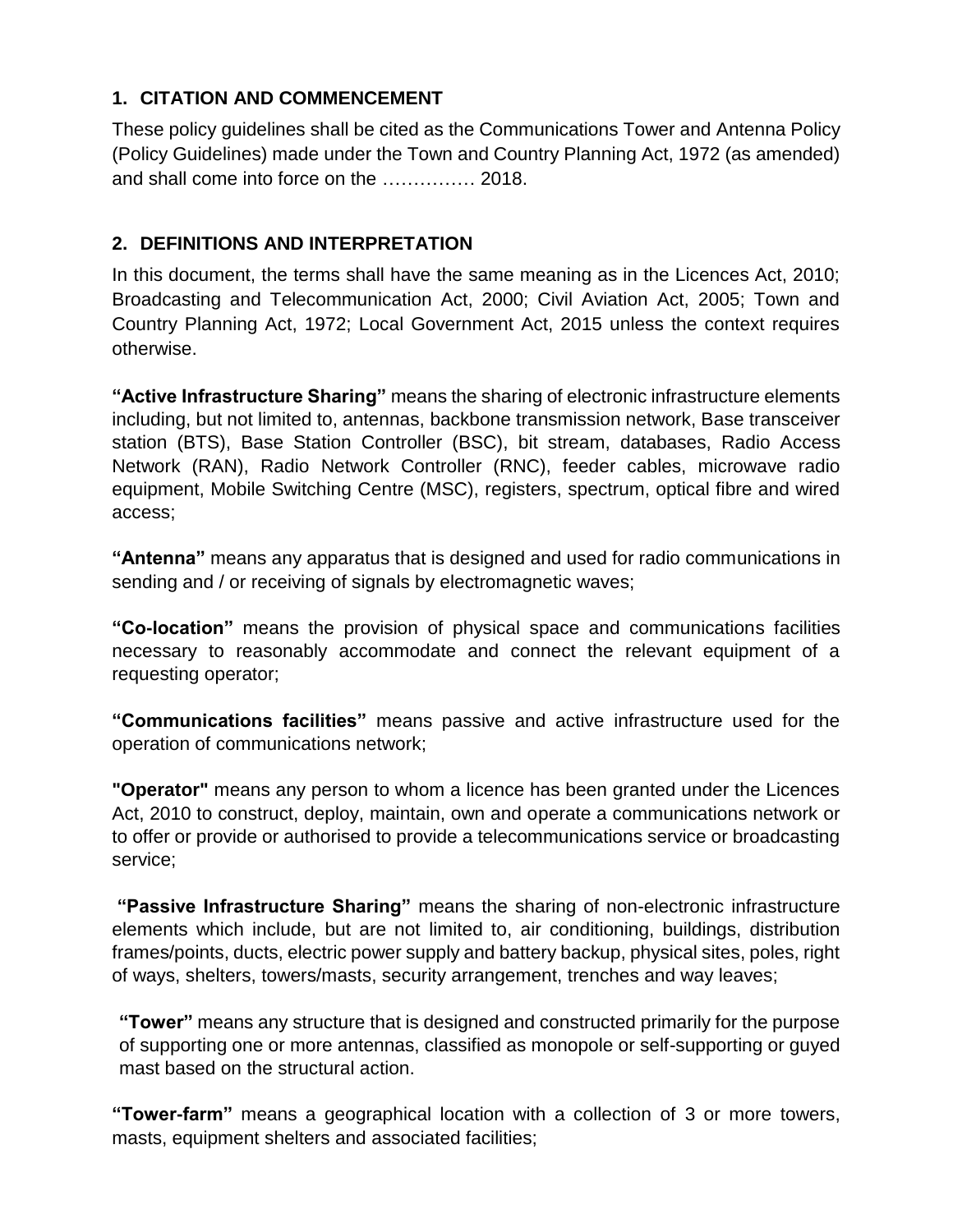# <span id="page-5-0"></span>**3. BACKGROUND**

Communications facilities referred below come in many forms (shapes and sizes) with the most common being the familiar tall towers and antenna set up. Such system would normally have an antenna and some type of supporting structure, often called a tower. Most have their own integral mast so that they can be fastened directly to a building or a tower. There is normally a certain measure of flexibility in the placement of antenna systems which is constrained to some degree by: the need to achieve acceptable coverage for the service area; the availability of sites; technical limitations; and safety. In exercising its mandate, the authority believes that it is important that antenna systems to be deployed in a manner that considers the local surroundings but will not create bad visual impact on the immediate surroundings.

With more people than ever using wireless devices such as mobile phones, smartphones and tablet PCs demanding more services and faster data, we need increasingly more towers to meet the demand. But agreeably the demand for service has to be balanced with the other needs of the communities. Therefore, it is paramount that companies wanting to build towers to first look at sharing existing structures or infrastructure.

Since mobile cellular systems can handle a limited number of calls or data traffic at once, there are more towers and antenna structures in high population areas. In some areas, towers are located farther apart but in dense urban areas, they will be closer together. This calls for steps to be taken to balance the increasing demand for mobile communication services with the other needs of the communities across the country.

Our citizens want faster and more accessible service so they can reliably use their mobile cellular devices to keep in touch with loved ones and stay informed. Businesses, emergency services and air navigation systems also depend on radio communications systems. This requires towers located in the right places.

Seychelles' economy is highly dependent on the tourism industry and in return we rely heavily on the untouched and natural beauty of our islands to attract visitors to our shores. It is therefore paramount to strike a balance between the benefits of the communications facilities and the preservation of the beautiful natural landscape of the country.

# <span id="page-5-1"></span>**4. OBJECTIVES**

The objectives of these Policy Guidelines are as follows:

- (i). To protect the environment by reducing the land use, tower and antenna installations;
- (ii). To encourage owners of towers and antenna to locate them, as far as practicable, in areas where adverse impact on the community is minimal;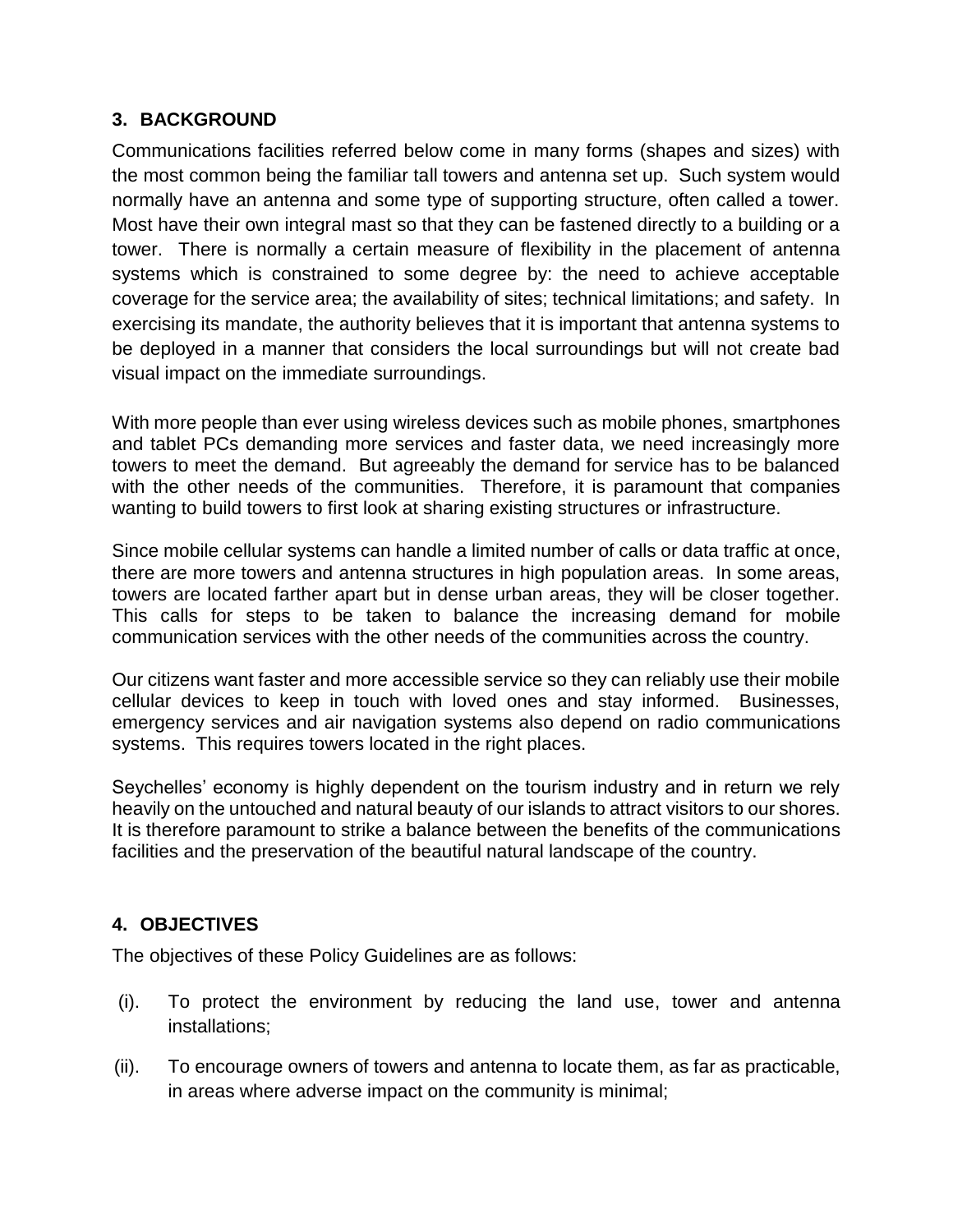- (iii). To encourage owners of towers and antenna to configure them in a way that minimizes the adverse visual impact of towers and antennas;
- (iv). To encourage co-location to reduce the proliferation of towers in achieving the most efficient use of communications facilities; and
- (v). To enhance the ability of operators to provide their services to the public more effectively and efficiently.

# <span id="page-6-0"></span>**5. LEGAL EFFECT**

The policy should be read in conjunction with related laws, including:

Licences Act, 2010; Broadcasting and Telecommunication Act, 2000, Civil Aviation Act, 2005; Civil Aviation Authority Act, 2005; Civil Aviation (Control of Obstructions) Act; Town and Country Planning Act, 1972 (Consolidated to June 2012); Environment Protection Act, 1994; Local Government Act, 2015.

# <span id="page-6-1"></span>**6. APPLICABILITY AND SCOPE**

- (i). The policy shall apply to all operators holding a valid licence issued by the Licensing Authority to install, operate and supply broadcasting and/or telecommunication services.
- (ii). The operators shall be solely responsible for the compliance with the policy by any contractor, agent or person working on behalf of the operator for the purpose of:
	- (a) Planning, designing and installing;
	- (b) Operating; and
	- (c) Contracting or arranging for the deployment of communications facilities used, intended to be used, or capable of being used to supply broadcasting and/or telecommunication services.

## <span id="page-6-2"></span>**7. GENERAL GUIDELINES AND REQUIREMENTS**

#### **7.1. Conducting an assessment to explore the viability for co-location and sharing**

- (i). Tower sharing is mandatory and any licensed operator in possession of any installed towers is compelled to abide to the tower sharing policy.
- (ii). A requesting operator/new licensed operator operating under this policy shall inform an operator of its intention to share the existing tower (the location to be specified)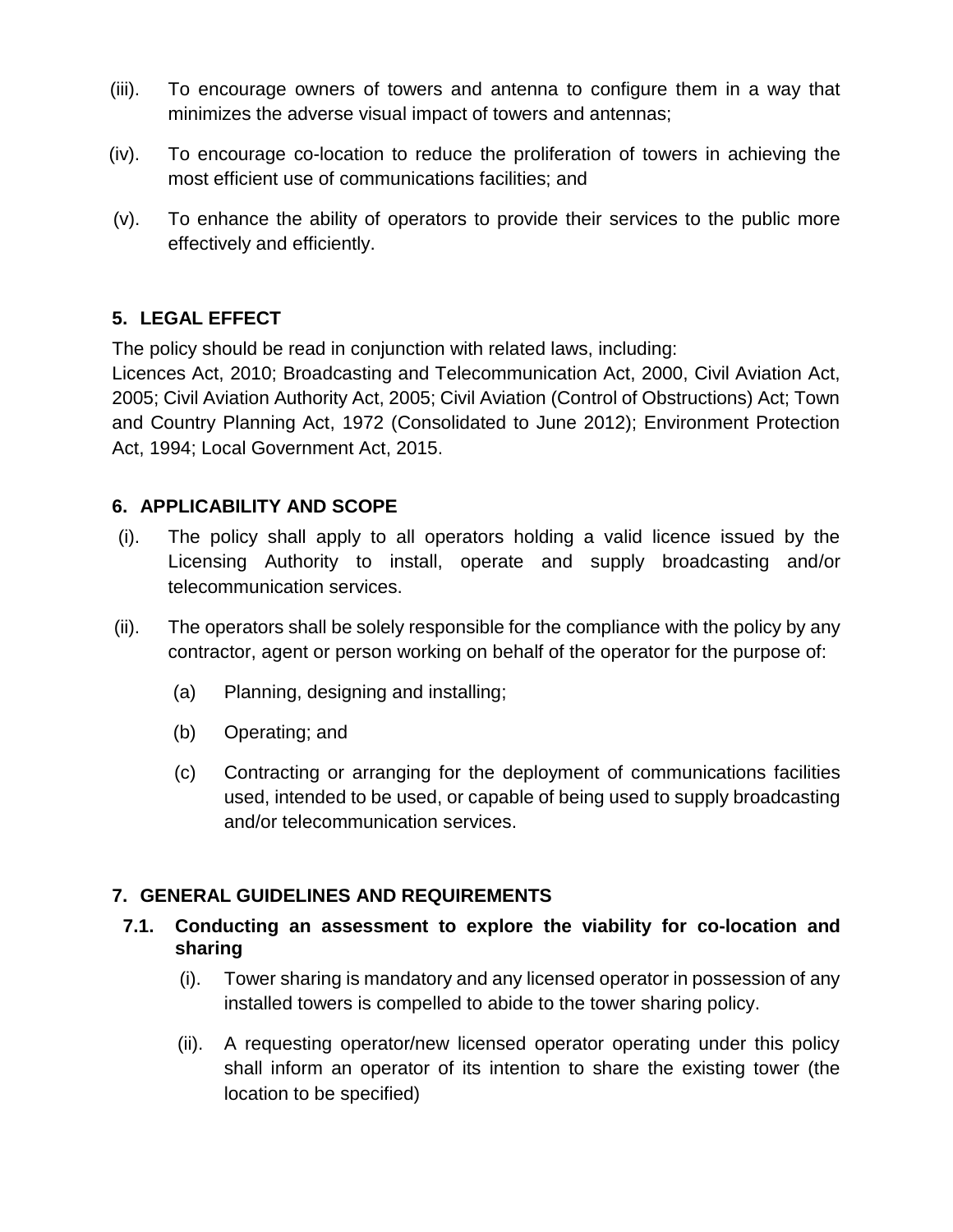- (iii). Upon the coming into force of the policy all existing licensed operators who have existing tower infrastructures shall provide the Planning Authority and DICT, the following information:
	- (a) All tower locations; including the GPS coordinates;
	- (b) Height of each tower;
	- (c) Total load capacity of each tower accompanied by certification proof of a licensed Engineer;
	- (d) Existing load capacity of each tower;
	- (e) Longevity/life span of each tower with estimated years left;
- (iv). In the event that the tower cannot be shared (including extending the tower) to accommodate the request:
	- (a) the requesting operator and the owner of the tower shall make an attempt to consider the possibility of sharing active network components where it is technically feasible; or
	- (b) if the existing tower is located on Government land, the Government may consider the land to be designated as a potential tower farm.

# **7.2. Preliminary Consultations**

- (i). Prior to the submission of an application to the Planning Authority to erect a tower (including replacement of an existing tower), the potential applicant has to circulate in writing through electronic mail its intention to erect a tower to all parties and clearly indicate the:
	- (a) height of tower;
	- (b) type of tower;
	- (c) location (including parcel number and coordinates); and
	- (d) range of height available for sharing.
- (ii). Within two weeks of receipt of the intent to erect a tower, any operator willing to share the tower must inform the potential applicant of its intention to share the tower with its requirement.
- (iii). The potential applicant and the operators willing to share the tower shall negotiate in good faith to conclude the agreement to share the tower.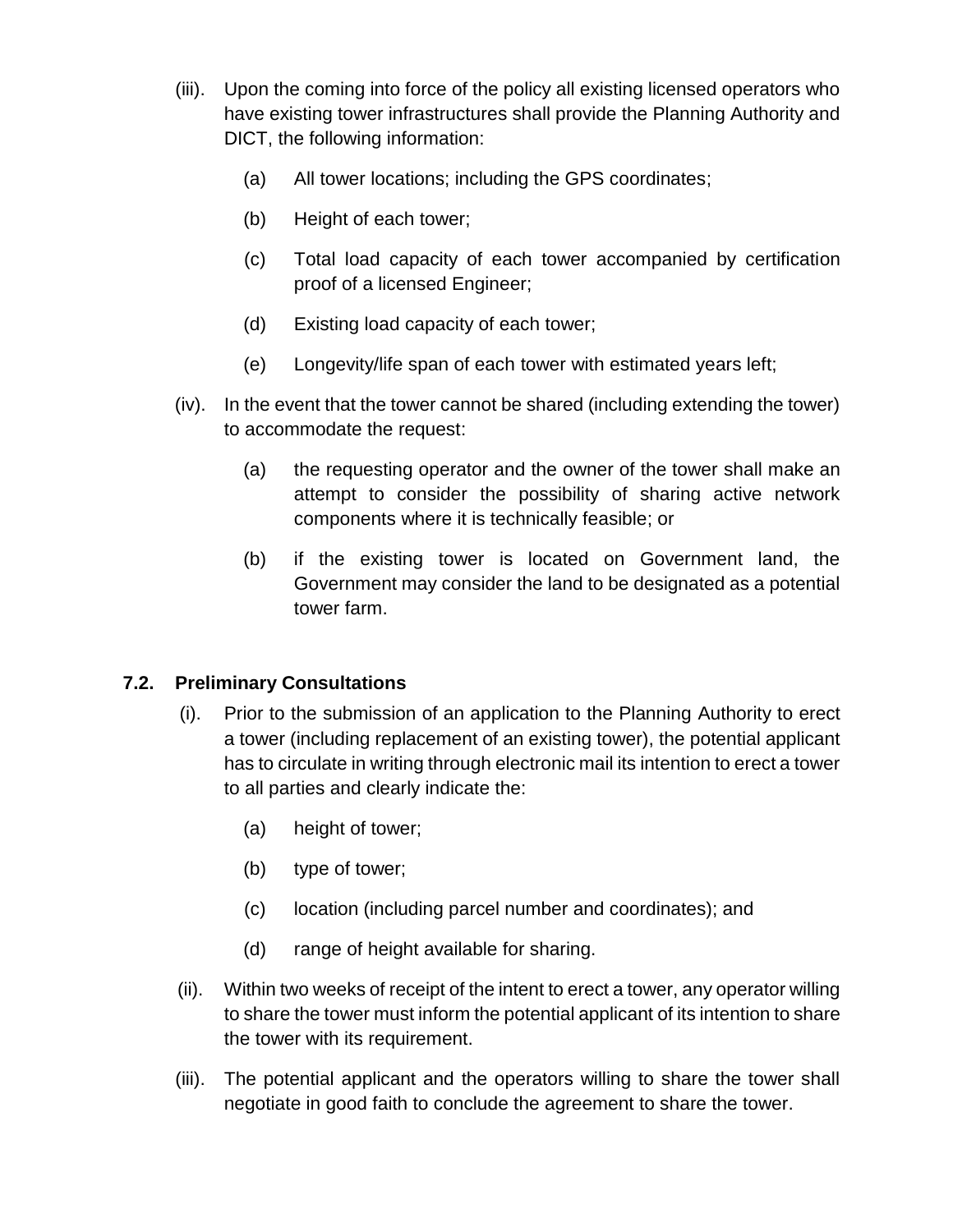## **7.3. Application and Evaluation procedures**

- (i). When lodging an application to the Planning Authority for approval all of the following information must be submitted otherwise the application shall be deemed incomplete:
	- (a) Documentary evidence to demonstrate that no existing tower or structure can accommodate the applicant's proposed antenna systems;
	- (b) Documentary proof related to the results of the preliminary consultations;
	- (c) Scaled site plan, scaled location plan and a scaled elevation view and other supporting drawings, calculations and other documentation, signed and sealed by a licensed professional engineer;
	- (d) Graphic illustrations (including photographs of similar communications facilities and/or computer-generated simulations) showing the type of tower and its relationship with adjacent development;
	- (e) Evidence of ownership of the property or written consent of the owner of the property on which the communications facilities are to be installed;
	- (f) Proposed type, materials and colour of the tower and associated equipment;
	- (g) Proposed tower should be of a tree like structure
	- (h) Any screening or fencing proposed in conjunction with the tower;
	- (i) Any external lighting arrangement of the proposed tower and associated equipment;
	- (j) Details of any existing vegetation to be removed and any proposals for landscaping and/or restoration of any disturbed land;
	- (k) Details of any significant adverse impact that the communications facilities can have on the natural beauty of Seychelles or world heritage site, historical monument, archaeological site and, where relevant, commitments stating how to mitigate such impact;
	- (l) Details of the estimated timing of works involved in erecting the tower;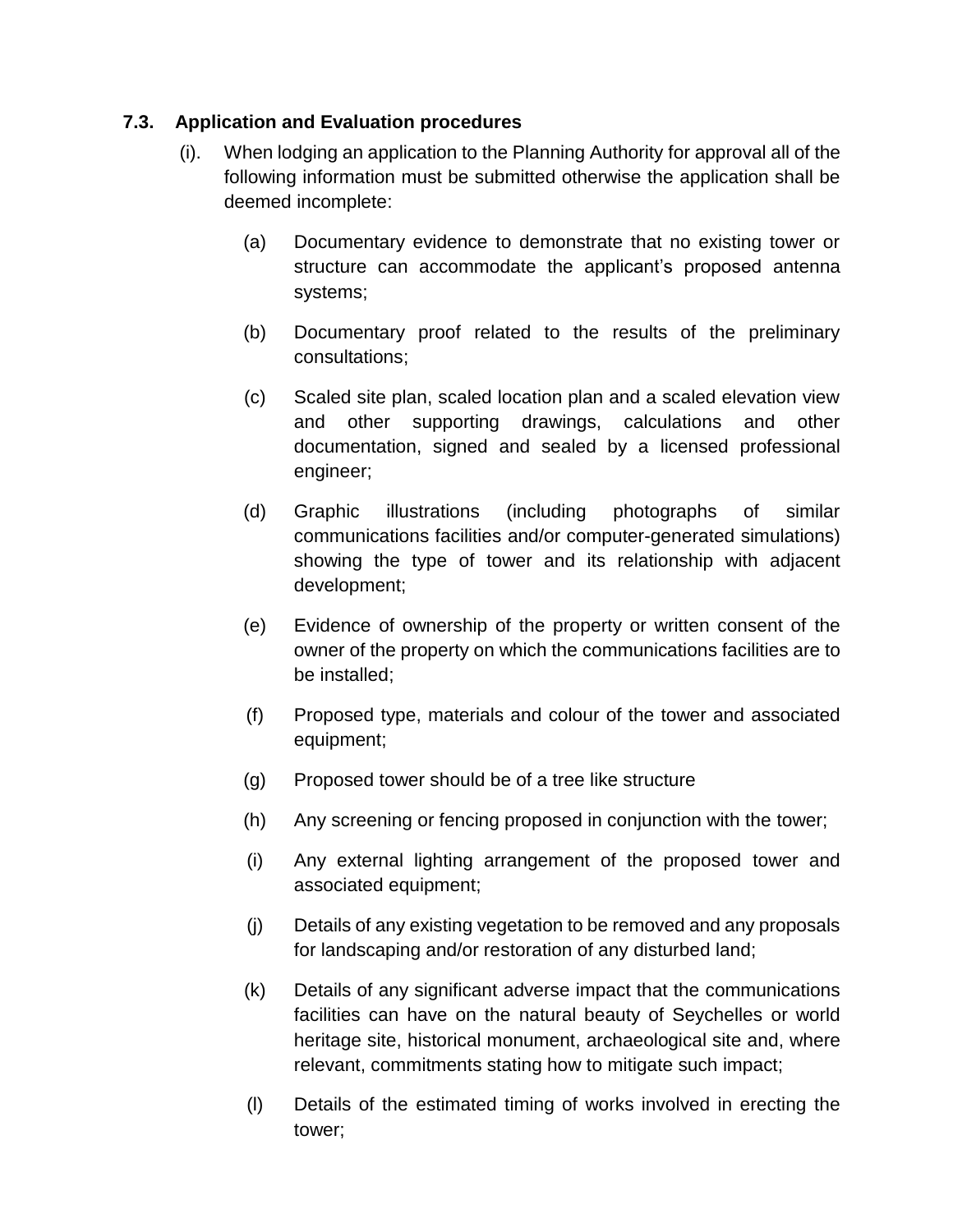- (m) Certification from the operator that he would comply with local safety and urban development requirements and adhere to the policy guidelines suggested in this document; and
- (n) Any other relevant document that Planning Authority may require that will assist in the smooth determination of the application;
- (ii). The Planning Authority will not process an incomplete application and will return the same to the applicant.
- (iii). The Planning Authority shall consult relevant stakeholders in evaluating a duly completed application.
- (iv). The Planning Authority shall, on completion of the evaluation process with the stakeholders, notify within the time frame as provided for under the Physical Planning Act in force inform the applicant of;
	- (a) its decision to grant or refuse the application for the erection of tower; and
	- (b) the reasons for its decision in the case of refusal.
- (v). Any person aggrieved by a decision of the Planning Authority may make an appeal in accordance with the Planning Physical Planning Act in force.

## **7.4. Approval criteria**

In processing an application for planning permission the following factors will be considered:

- (i). Height of the proposed tower;
- (ii). Proximity of the tower to residential settings;
- (iii). Nature of uses on adjacent and nearby properties;
- (iv). Surrounding topography;
- (v). Surrounding tree coverage and foliage;
- (vi). Submissions should be of tree like structure unless the operator can justify reasons why not;
- (vii). Design of tower, with particular reference to design characteristics that have the effect of reducing or eliminating visual obtrusiveness;
- (viii). Availability of suitable existing towers and other structures for co-location and sharing purposes;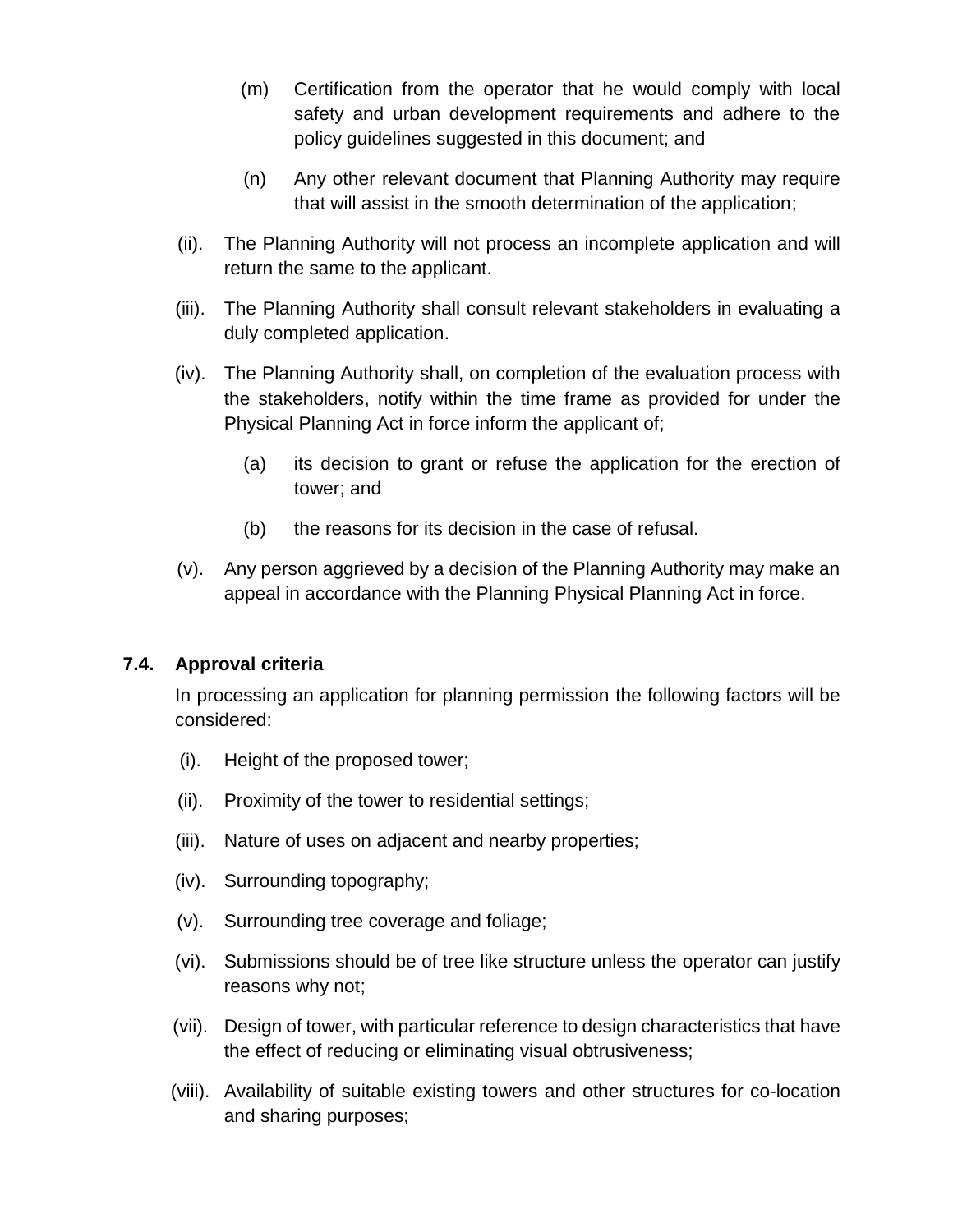- (ix). Engineering and technical requirements to provide a reliable service; and
- (x). Any other matters the Planning Authority considers relevant.

## <span id="page-10-0"></span>**8. POLICY GUIDELINES**

#### **8.1. Inventory of Existing Towers**

- (i). All operators are required to provide the Planning Authority with an inventory of its existing towers (including on roof tops) and masts and other information such as the district, parcel number and coordinates, heights and design of each tower.
- (ii). All operators shall submit such data in an electronic format in a manner as determined by the Planning Authority.

#### **8.2. Aesthetics**

- (i). Towers shall be painted in adherence to the International Regulations and Standards of Annex 14 of the ICAO Chicago Convention, which is also the accepted national standard.
- (ii). At the tower site, the design of the buildings and related structures shall to the extent possible use materials, colours, textures, screening, innovative camouflaging techniques and landscaping that will blend the tower to the natural settings and built environment.
- (iii). For antennas installed on a structure other than a tower, the antenna and supporting electrical and mechanical equipment must be of a neutral colour that is identical to, or closely compatible with, the colour of the supporting structure so as to make the antenna and related equipment as visually unobtrusive as possible.

## **8.3. Lighting and obstruction lights**

- (i). Towers shall not be artificially lighted unless required by the Seychelles Civil Aviation Authority (SCAA). If it is required, SCAA may review the available lighting alternatives and approve the design that would cause the least disturbance to the surrounding areas.
- (ii). Approval must be sought from SCAA to ensure compliance to the international standards on lighting and colour coding of towers.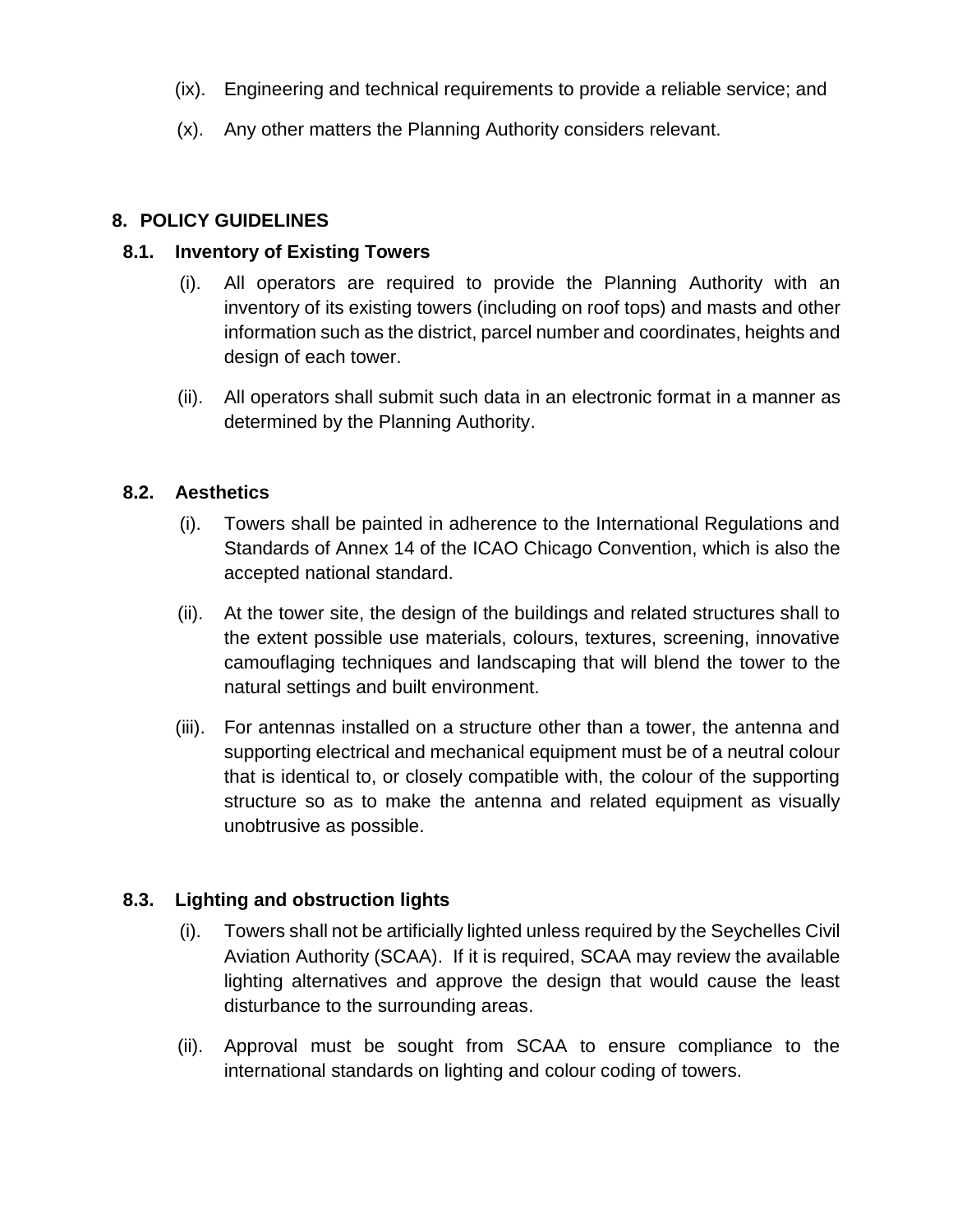(iii). Communications facilities over 10m high from ground level and those located close to the airport area or on the approach path must contain red obstruction lights as per ICAO regulations.

# **8.4. Landscaping**

- (i). Communications facilities shall be landscaped with a buffer of plant materials that effectively screens the view of the tower compound from adjacent public ways, public property and residential property. The standard buffer comprises of a landscaped strip of at least 1.5m wide outside the perimeter of the compound.
- (ii). In locations where visual impact of the communications facilities would be minimal, the landscaping requirement may be reduced or waived altogether,
- (iii). Existing mature tree growth and natural land forms on the site shall be preserved to the maximum extent possible. At some large tower sites, the natural growth of large trees around the property perimeter may provide a sufficient buffer.

# **8.5. Requirements of the Government**

- (i). All communications facilities must meet or exceed current standards and regulations set by the relevant authorities that regulates erection of towers. If such standards and regulations are changed, then the owners of the towers governed by this policy shall bring such towers into compliance with such revised standards and regulations within 6 months of the effective date of such standards and regulations, unless the Planning Authority decides to extend the deadline based on reasonable justification provided as to why the tower owner cannot comply with this time frame. Failure to bring towers into compliance with such revised standards and regulations shall constitute grounds for the removal of the tower at the owner's expense.
- (ii). Communications facilities should be sited safely to avoid potential damage to persons or properties from its installation and maintenance.
- (iii). All communications facilities must comply with the Town and Country Planning Act, 1972 and Regulations made thereunder.
- (iv). On-premise storage of material or equipment shall not be allowed other than that used in the operation and maintenance of the communications facility site.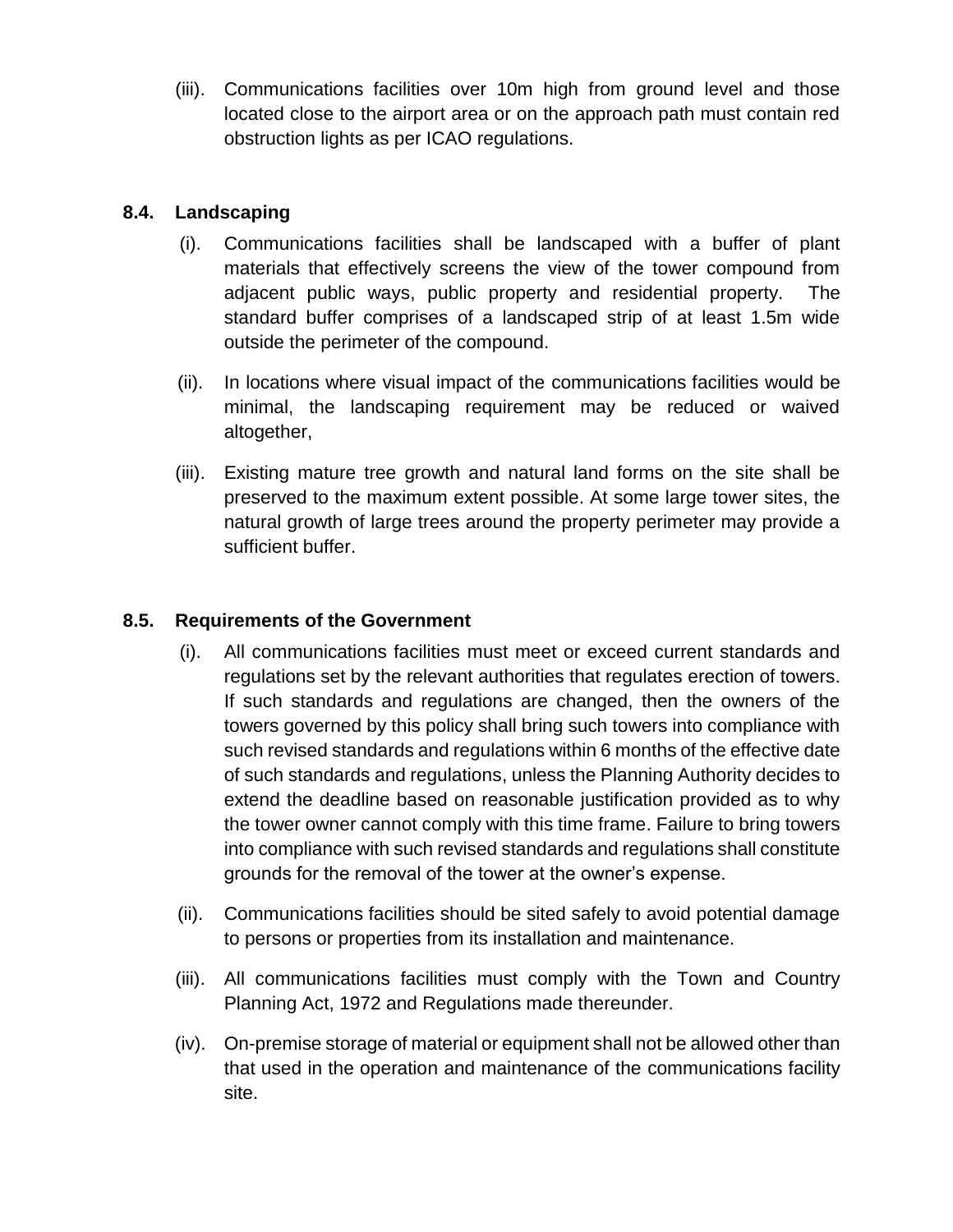## **8.6. Installation of communications facilities on roof tops**

- (i). Self-supporting roof-mounted structures shall be located as far away as technically feasible from the edge of the building.
- (ii). Antennas attached to the building should be painted to match the exterior of the building.
- (iii). Communications facilities shall not extend more than 10m from the top of the building.

## **8.7. Building Codes and Safety Standards**

- (i). To ensure structural integrity of towers, the owner shall ensure it is maintained in compliance with the standards contained in applicable building regulations that govern physical development in the country.
- (ii). If upon inspection, the Planning Authority concludes that a tower fails to comply with such codes and standards and constitutes a danger to persons or property, then upon notice being provided to the owner of the tower, the owner shall have 30 days to bring such tower into compliance. If the owner fails to bring such tower into compliance within 30 days, the Planning Authority may remove such tower at the owner's expense.

## **8.8. Specific Permitted Uses**

- (i). Installing of an antenna on an existing structure other than a tower (such as a building sign, light pole, water tower, or other free standing non-residential structure) that is 15 metres in height or greater, so long as said additional antenna adds no more than 5 metres to the height of the said existing structure and must have minimal visual impact on surrounding environment.
- (ii). Installing an antenna on an existing tower of any height, so long as the adding up of said antenna adds no more than 5m to the height of the said existing tower.

## **8.9. Co-location/shared opportunities**

(i). No tower shall be permitted unless the applicant demonstrates to the reasonable satisfaction of the Planning Authority that no existing tower or structure can accommodate the applicant's proposed antenna.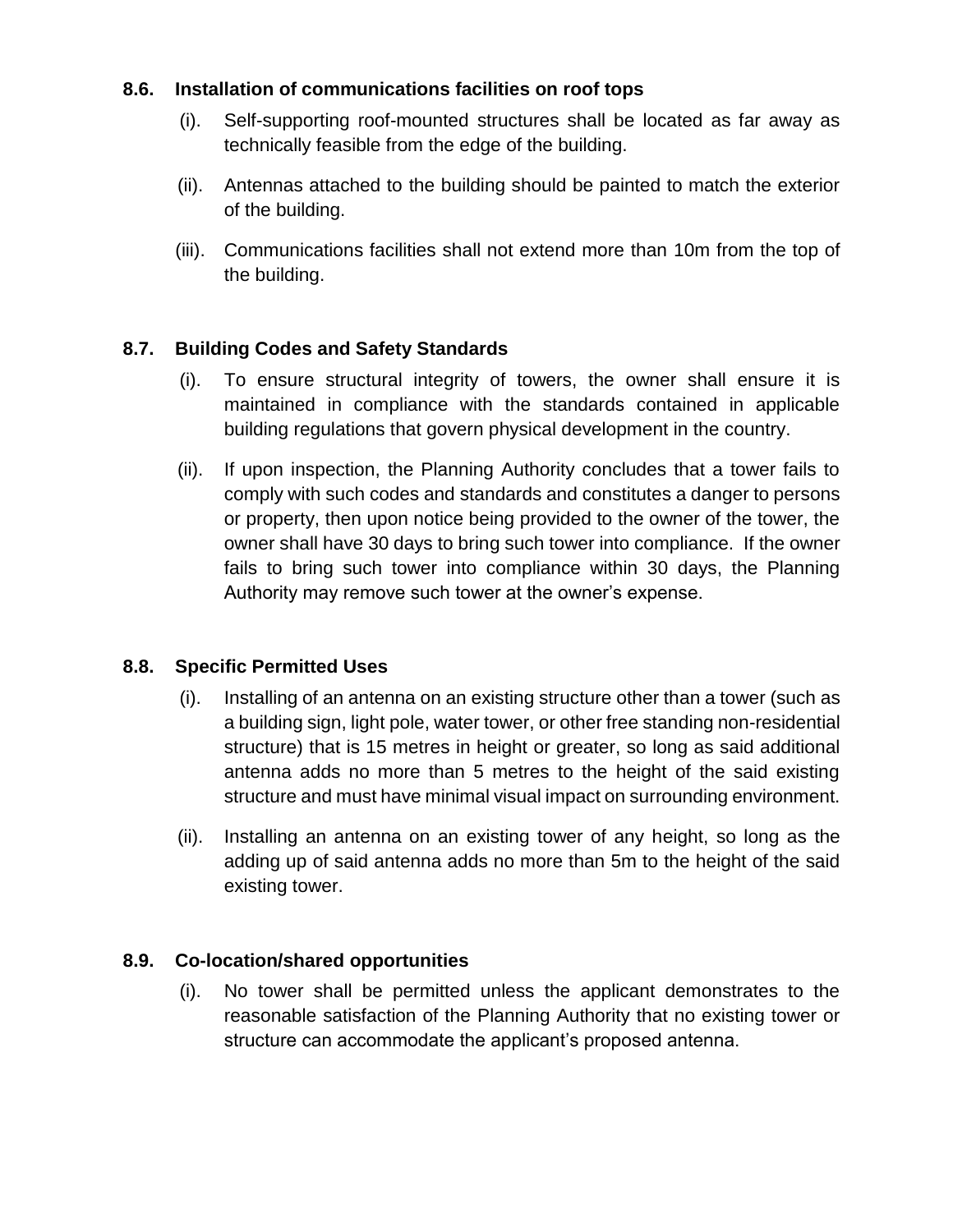The following are evidence that may be acceptable to demonstrate that no existing tower or structure can accommodate the applicant's proposed antenna.

- (a) No existing towers or structures are located within the geographical area required to meet the applicant's engineering requirements.
- (b) Existing towers or structures do not have sufficient structural strength to support applicant's proposed antenna and related equipment.
- (ii). The operators shall be encouraged to explore the possibility of sharing active network components where it is technically feasible.

#### **8.10. Extension of existing towers**

- (i). Where the capacity of the tower is already fully utilized and it is technically feasible, the owner of the tower shall take measures to extend the tower in order to allow tower sharing.
- (ii). Any assessments shall be paid by the requesting operators.
- (iii). The requesting operator shall pay the owner of the tower for all the costs associated with the extension of the tower.

## **8.11. Tower Separation**

Towers shall not be located within 1km from any existing tower that adheres to this policy, unless one of the following applies:

- (i). Technologically required.
- (ii). Visually preferable.
- (iii). One of the towers in question is located at the operator's main office premises.
- (iv). The towers are located at a tower-farm.

#### **8.12. Setback distance of tower**

(i). The tower shall, as far as is practicable, be setback from any existing residential setting at a distance equal to the height of the tower.